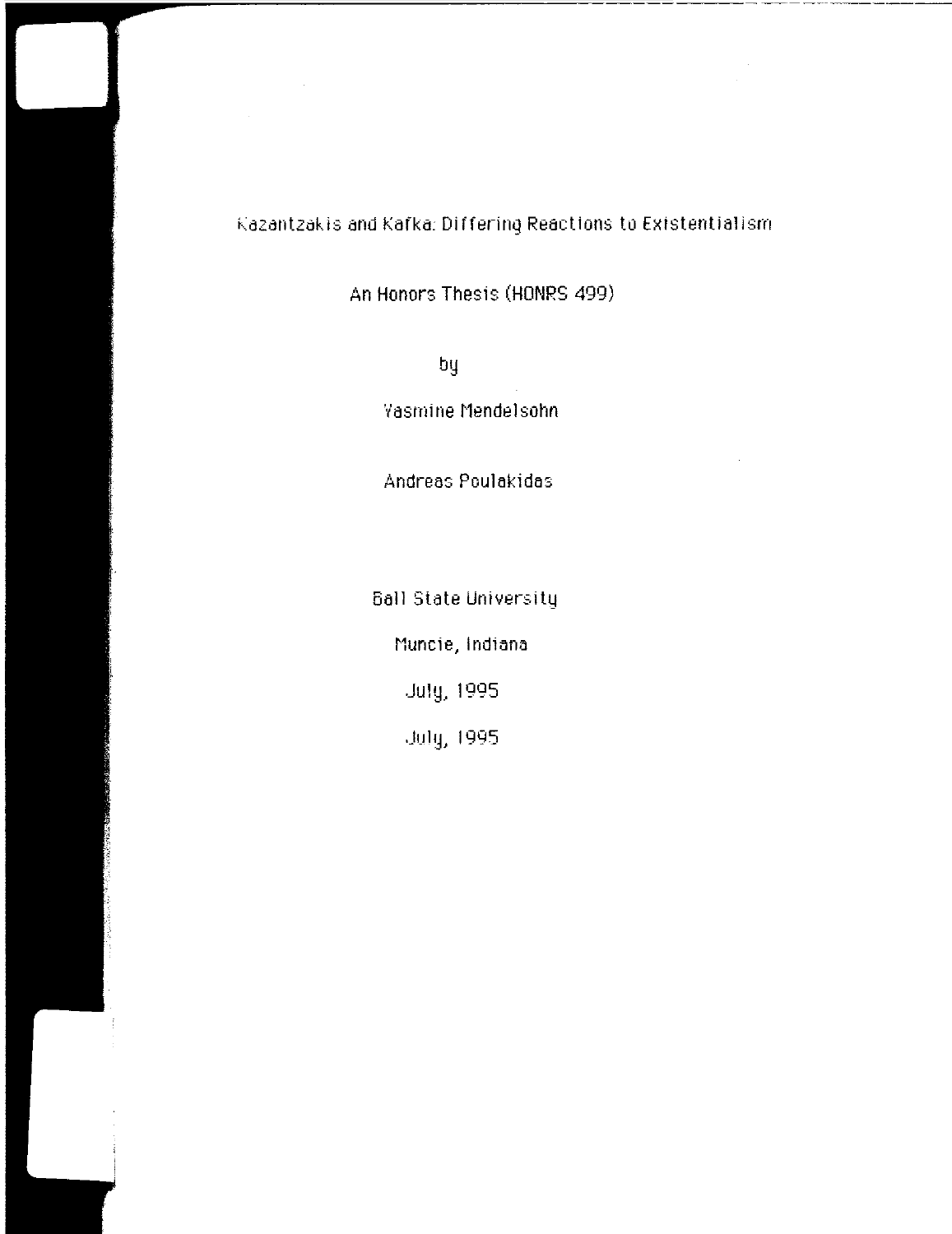$5\rho$  is in ที่มีความ  $\mathbf{E}(\mathbf{D})$  $\mathcal{O}(\sqrt{2})$  $\epsilon > 1$ ,  $\sim$   $\sim$   $\sim$  $I^{\rm d}$  , , , ,

This paper establishes both Kafka and Kazantzakis as existential writers. Various works by each writer are explicated in order to show each as an existentialist. Their differing reactions to existentialism are then explored. By looking at the lives and environments of the writers, possible reasons for each writer's reactionary ideas are exposed.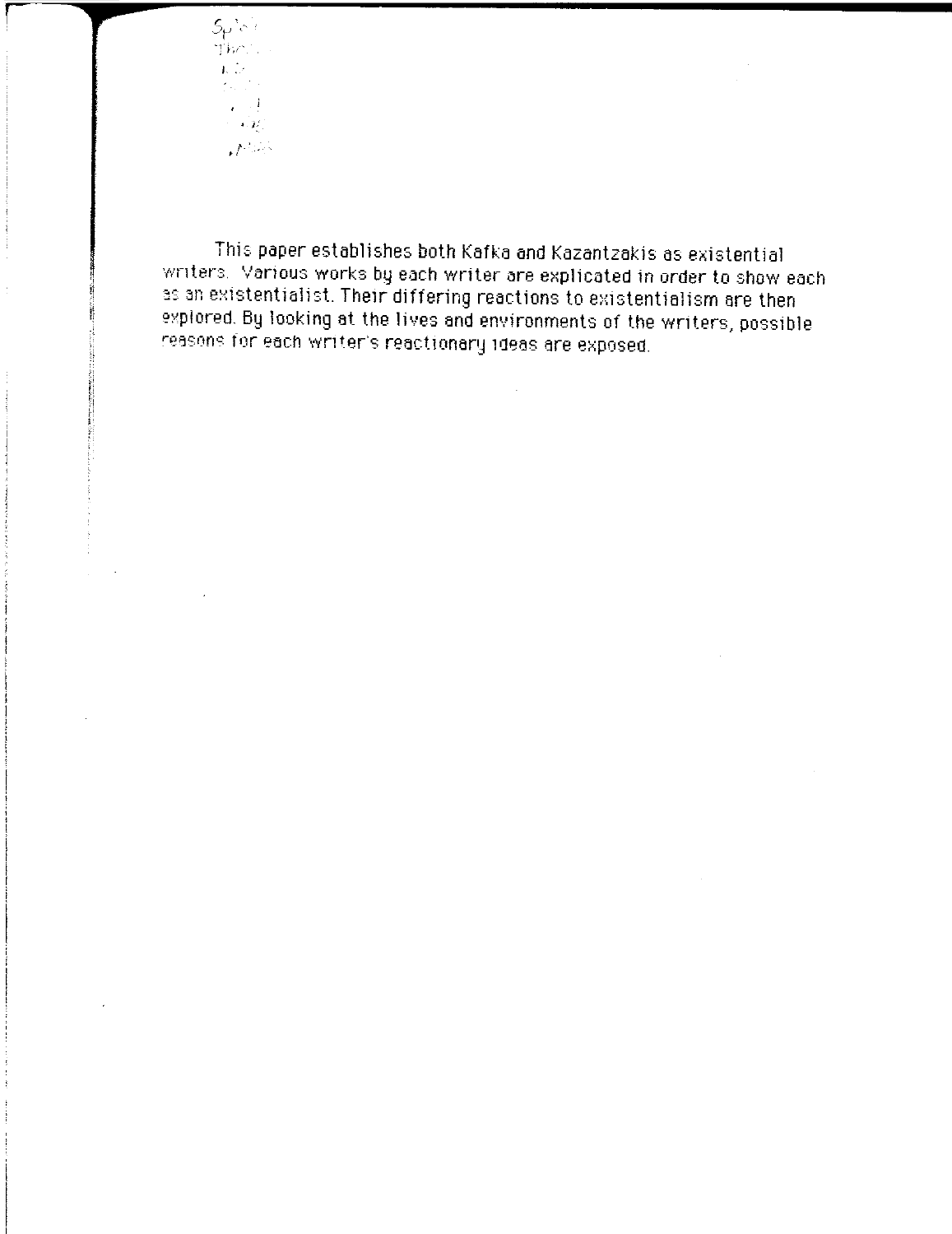Franz Kafka and Nikos Kazantzakis were both writers living and working during the first half of the twentieth century. Both writers were influenced by existentialism and, in fact, were existentialists. However, they each had very different approaches to their writing and their philosophies, and much of this had to do with the fact that they each had very different responses to existentialism. This paper will attempt to expose this difference and discuss various possible reasons for this difference. Before getting into the authors and their works, a quick glance at the evolution of thought up through existentialism is necessary.

**f** 

Between the years of 100 and 500 B.C. in ancient Greece, there were those philosophers who preceded the pre-Socratics, such as Heraclitus. Their philosophy was generally expressed in the form of lyric poetry. In the fifth century, Parmenides founded the '"being paradox," that is the idea that something has to be, and can only be, because if it doesn't exist, then it doesn't exist to talk about so there is only being, and there is no not being. Because of this way of thinking, Parmenides essentially split the world into two: being and not being, which are opposites. From this position, Socrates categorized more opposing ideas and objects and further split the world. His theories held basic assumptions that were accepted with little question throughout the Western world for two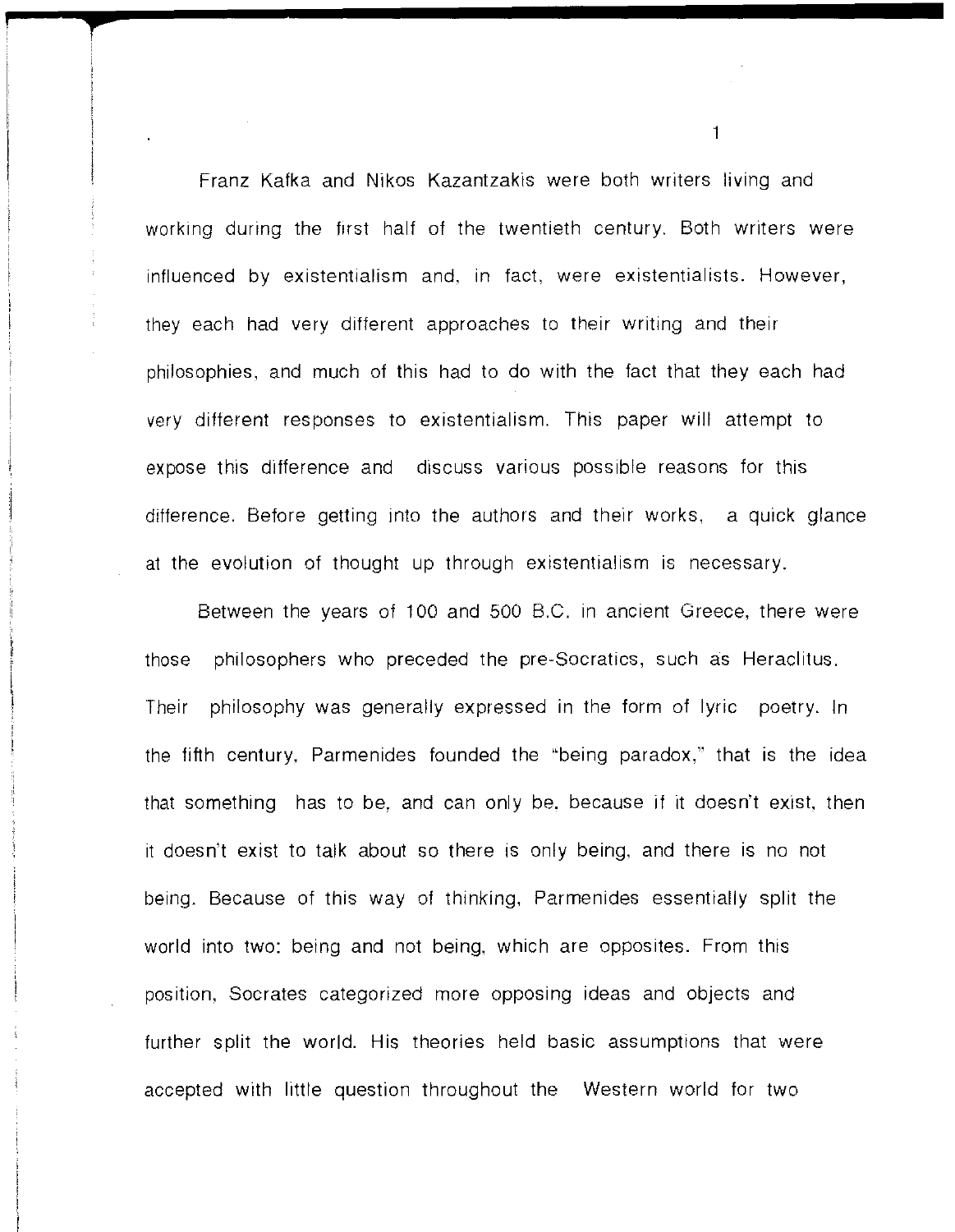thousand years. It IS only in the last two centuries with the concept regarding the death of God and the Heisenburg's Uncertainty theory (which claimed that even scientific experiments have a certain margin of error; in other words science does not lead to absolute truth) that those assumptions have been questioned. Man's view of the world can no longer simply break into twos, whether it is the subject and object or Plato's earthly objects and universals. Philosophy today is much more abstract and deals with the interactions between subject and object, and the psychology of man.

**p** 

There are many assumptions that Socrates (and therefore the rest of the West) relied on. The most important of these is that truth exists. It is because of this that the linear thought process was established. In other words, if everyone has a goal to reach, i.e. truth, then there is an end to each journey; something final to cross. Another great assumption made by Socrates is the idea that reason is a way to get to truth, which assumes not only that truth exists and that reason is its path. but also that man is capable of comprehending truth.

For the Socratics, art that was not a complete mimesis was worthless because it was not logical (Lee 115). For example, Heraclitus' writings about "constant change" would be completely dismissed by any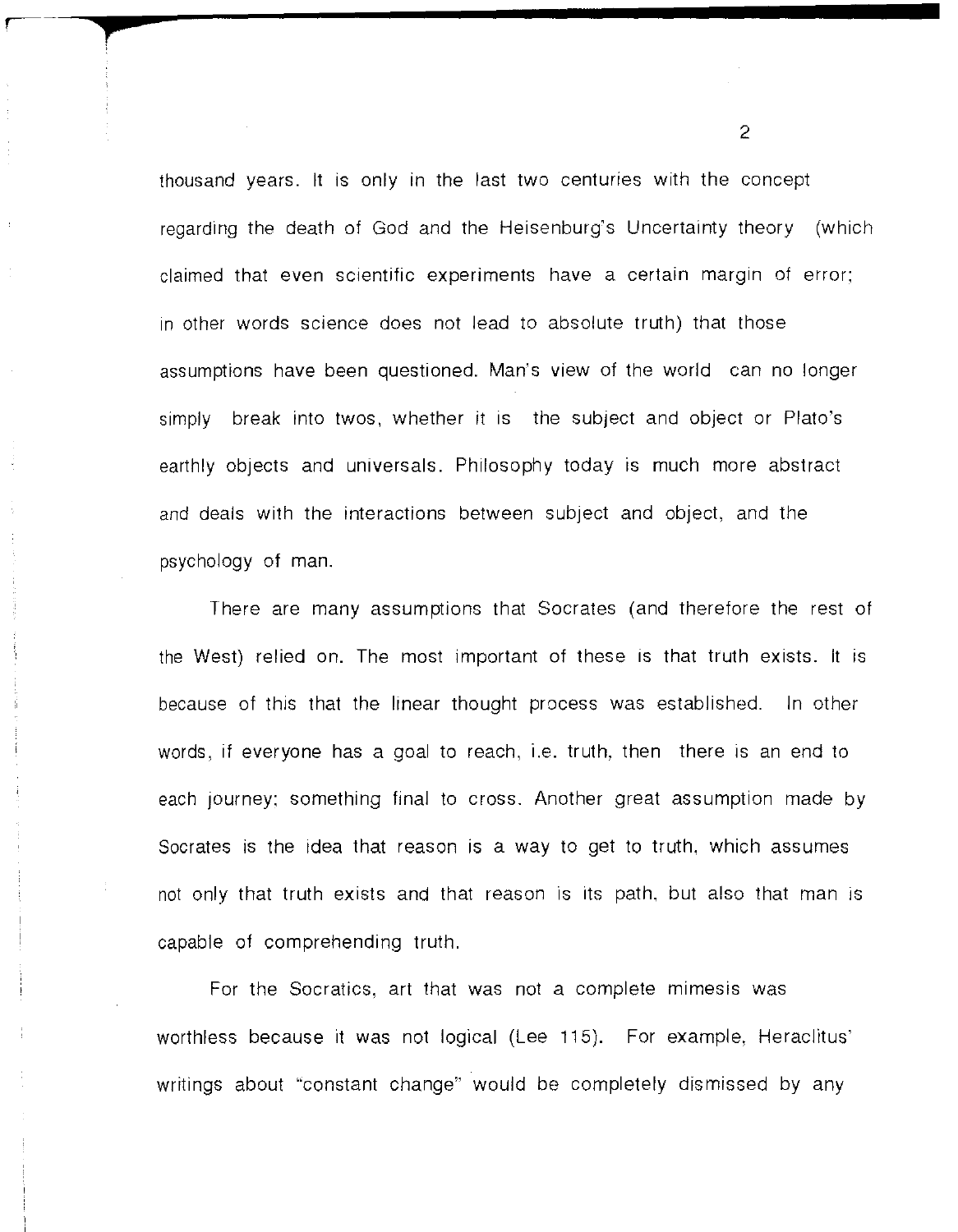Socratic thinker because it does not make logical sense. Constance is the opposite of change.

! . ,

Socratic change has its advantages as well as disadvantages. Without reason and the scientific method, all the science and technology that makes the West academically advanced would not exist. The truth is that reason and logic work and do result in finding truths in the physical world. Before thinkers such as Nietzsche claimed that God was dead and that truth might not exist, Western thought seemed to assume that logic and linearity led to spiritual and theological truth as well as scientific truth. Because of new thinkers and the Oriental influence on the West during the last few centuries, the emphasis in metaphysics has moved from the logical to the artistic, and the psychological.

It is exactly this process, this evolution of thought that is to be elaborated on by looking at the works of Kafka and Kazantzakis. Both were educated men living in the same time period. Many of their characters are very similar: European males living in the same century and dealing with existential realities. However, the reactions of these characters during certain events vary greatly. While the characters of Kafka are filled with despair, they still have their feet rooted in Western culture. But Kazantzakis' Zorba, a good Macedonian citizen, does not seem to be stuck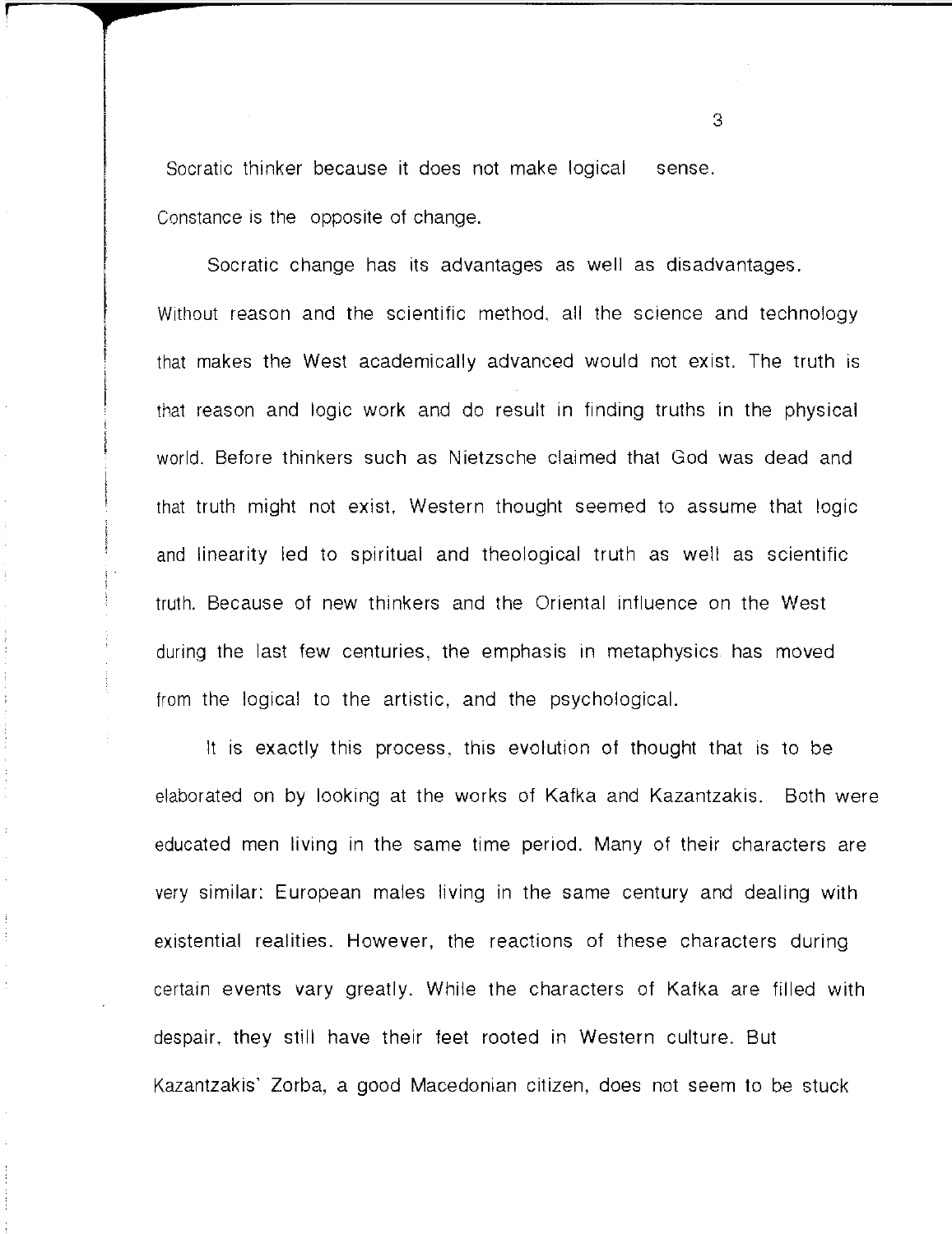in the western thought process.

This needs explanation: the characters of Kafka are not living in a sympathetic universe. They understand that there is no real meaning to life, and they live absurd, paranoid and unhappy lives. Their reactions to existentialism prove that their minds are rooted in western thought and Socratic assumptions. They realize that there is no meaning to life and it is possible that there is no point to be reached in any situation. To this they react with despair and shock, for Western thought tells them that there needs to be a goal, an answer, a truth to be reached. Kafka's characters are put into a terrible angst over this. It frightens them to think that there is no meaning to life, or even that humans cannot know. When a Western thinker ponders this, the metaphysical ground that he stands on disappears and the idea that he doesn't know something makes him question all of his assumptions. Kafka's characters are unhappy, and they would be happy if they lived in a universe where answers were concrete and God definitely existed. Unfortunately, this is not so. Kafka and his characters are westerners having to deal with the death of God.

Kazantzakis' Zorba, however, was much different. He was aware of the great abyss and of the death of God in the universe, yet he enjoyed life with a great passion. He was the true Superman as Nietzsche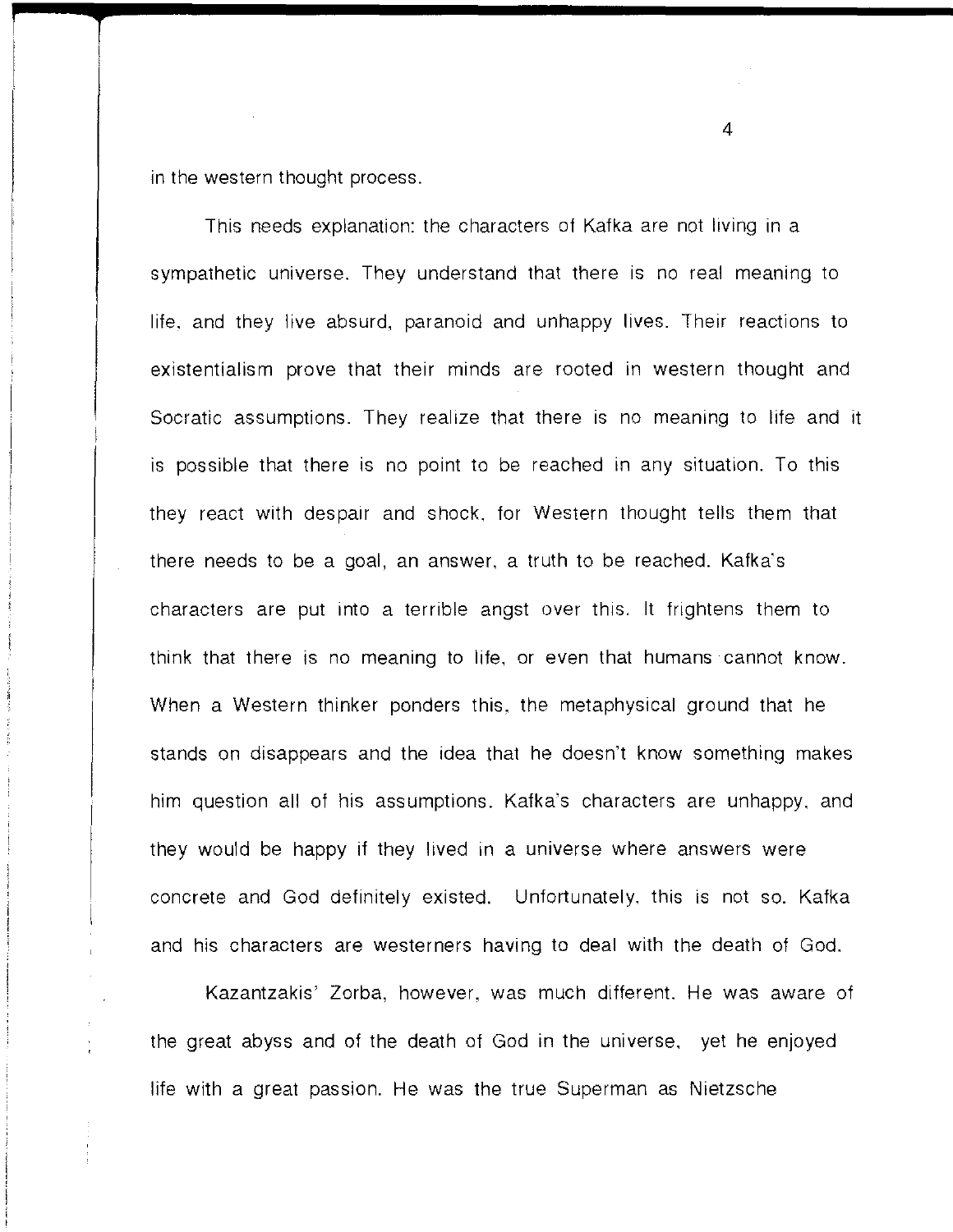described him. He needed no assumptions and walked the earth in awe, as a child would. Because Zorba did not need truth (in it's most deified, linear and absolute definition) he saw the mystery that surrounds every object, living or not, and loved it for its beauty. He didn't want answers, he just wanted to feel each miracle: the ocean, the women, the sun, the dirt on the ground. Zorba enjoyed his life. He was happy and spiritually content and free from paranoia and unhappiness.

Both Kazantzakis and Kafka believed that they were powerless to the powers that be. All that man has is a creative mind that can be beautiful but cannot be trusted.

The atmosphere in Kafka's stories is anything but rational. It seems that reality for him is a dream state. Joyce Carol Oates writes that "Kafka is a realist of mystical perspective, resolutely unsentimental, even rather pitiless in his tracking of our numerous delusions " (Glatzer xxi). Man can try in vain to find some order to it, but it is always a paralyzing struggle. There is no meaning in anyone's actions or beliefs, and more often than not, Kafka's characters lead surreal and absurd lives, surrounded by absurd people who do absurd things.

Kazantzakis, too, does not follow Socratic thought, as was mentioned before. Kazantzakis' character Zorba lives every day as if it is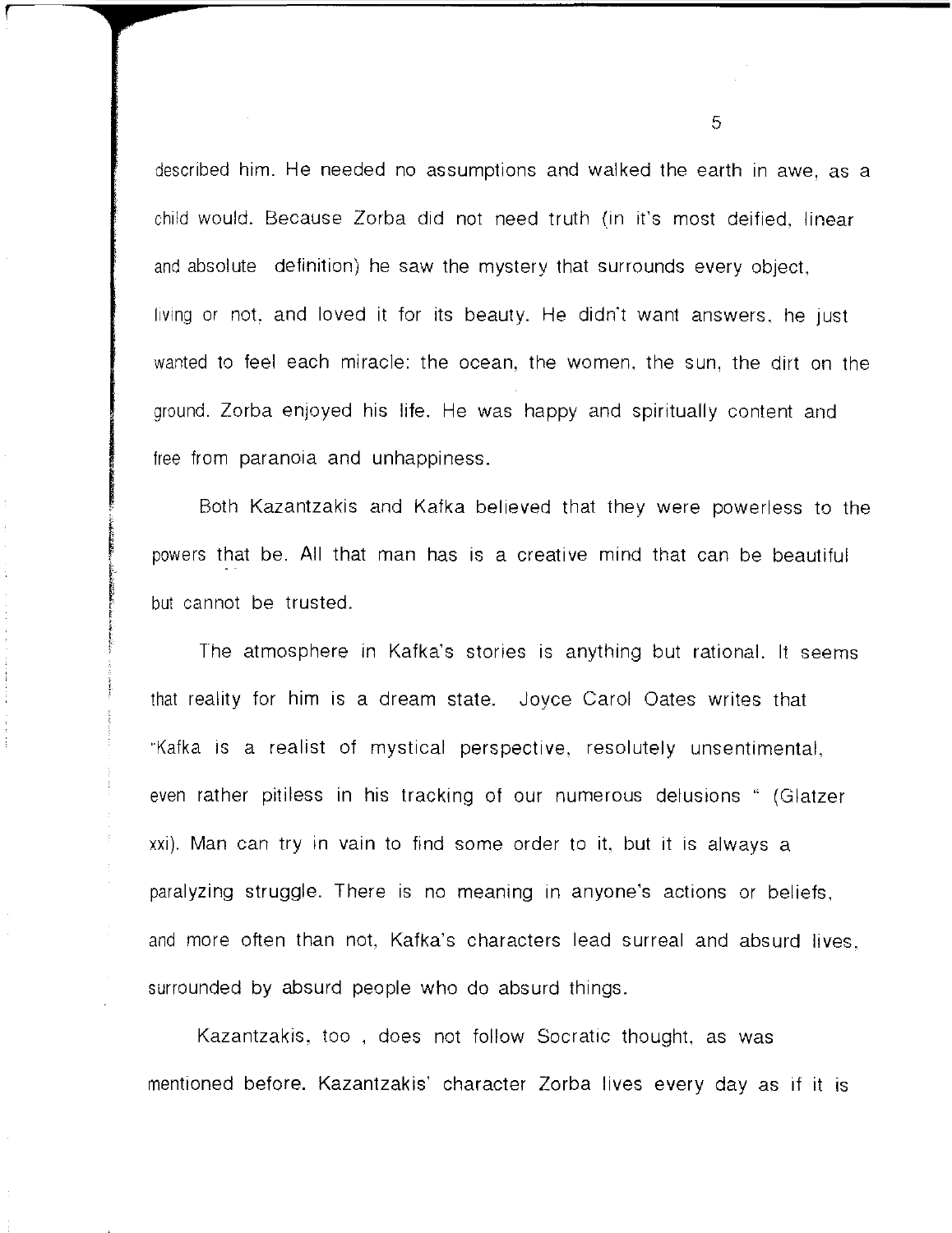the last, absorbing and laughing and dancing and simply being. But Kazantzakis writing style is realistic, unlike Kafka's surrealism, which expresses a paralysis towards life and a loss of vitality and vigor.

Although Kafka was a paranoid and frightened child, much of the darkness and fear that is ever present in his works can be justified by looking at Kafka's surroundings during his life. Kafka was a Polish Jew living in Europe during and before World War II. Anti-semitism has always been abundant in Europe. This came to an obvious climax during the life of Kafka, and it can be felt in his works. Even before Hitler won over the hearts of the German people. propaganda and negative ideas about Jews were everywhere. Kafka was aware and afraid, just like every other Jewish person. Also, Kafka led an urban iife, and so he was constantly surrounded by many faces and smells and the gloom of brown buildings, surrounded by the ordinary.

Kafka's main characters are not typical heroes. In fact, they more fit the term anti-hero. They are ordinary men, usually not happy and certainly unsure and frightened by their surroundings. They are often bogged down by the fog and the gloom of an overpopulated urban life. Kafka's women are never anything out of the ordinary. The male characters in the stories, like Kafka, never seem to spend too much time on them, and the women. in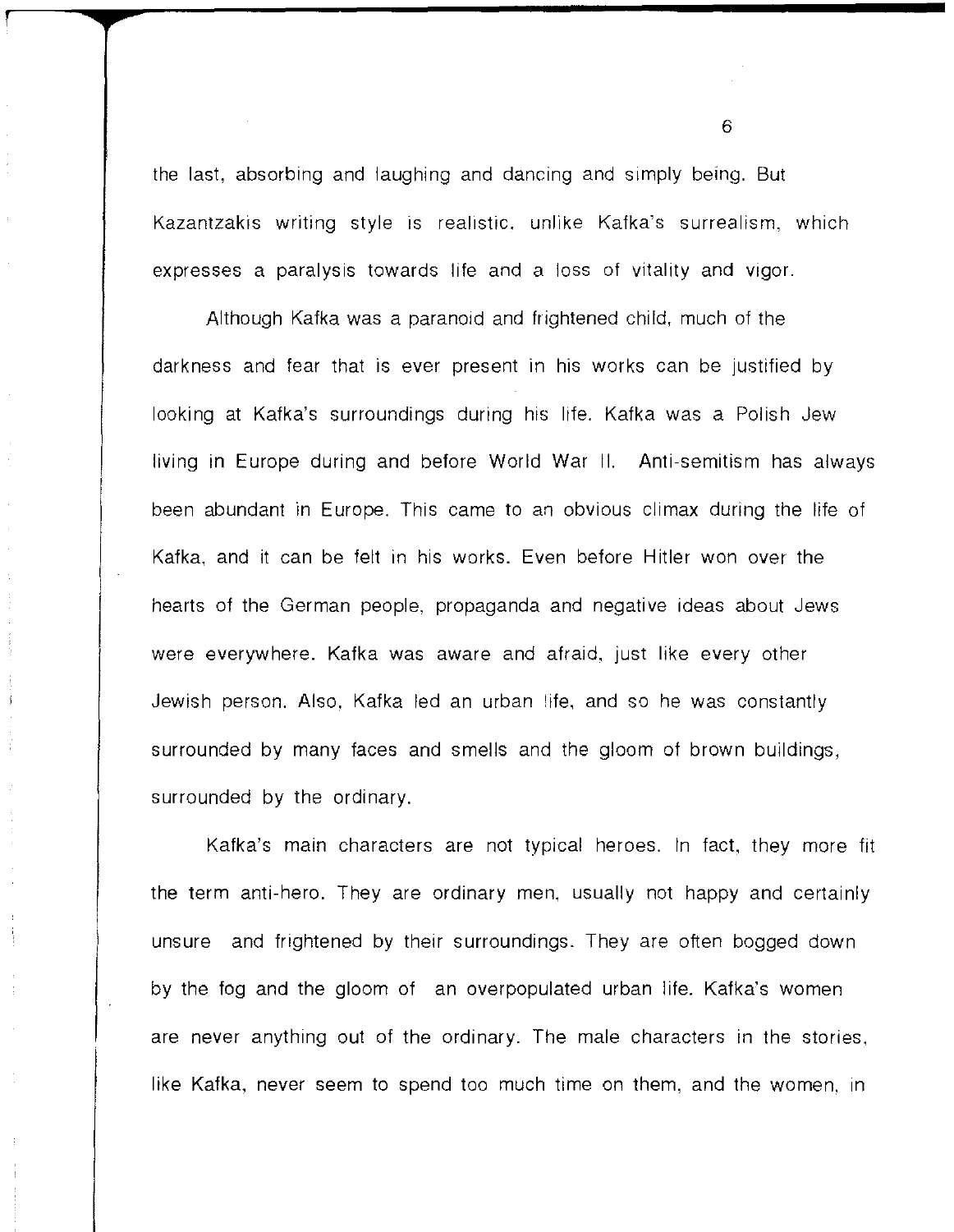turn, don't make a fuss. For example the woman that K became attracted to in The Castle simply accepted him (rather silently) as soon as he decided to go after her.

Much of Kafka's work comes in the form of short stories, the most famous of which is probably "The Metamorphosis." This is a story about a man, living in urban Europe, who awakens one morning to find himself turning into a cockroach. Like most of Kafka's works. this story is not happy and is rather frightening. The main character, after becoming a complete insect, is shunned by everyone who surrounds him, even his family and loved ones (Glatzer 89). As Oates claims, "Gregor is swept away like any repulsive dung beetle" (Glatzer xviii). Not only does this tale deal with absurdity, it also exposes how justified Kafka was in his paranoia. "The Metamorphosis" was written before the Holocaust, but many Jews. especially after the propaganda was beginning to spread, began feeling shunned by non-Jewish friends. Many survivors remember suddenly not being invited to parties or being visited by friends. as if they themselves had turned into grotesque cockroaches.

"The Penal Colony" is another of Kafka's short stories. In this work, and explorer comes into a penal colony and is a witness to an execution. The officer in charge of the execution tells him about the execution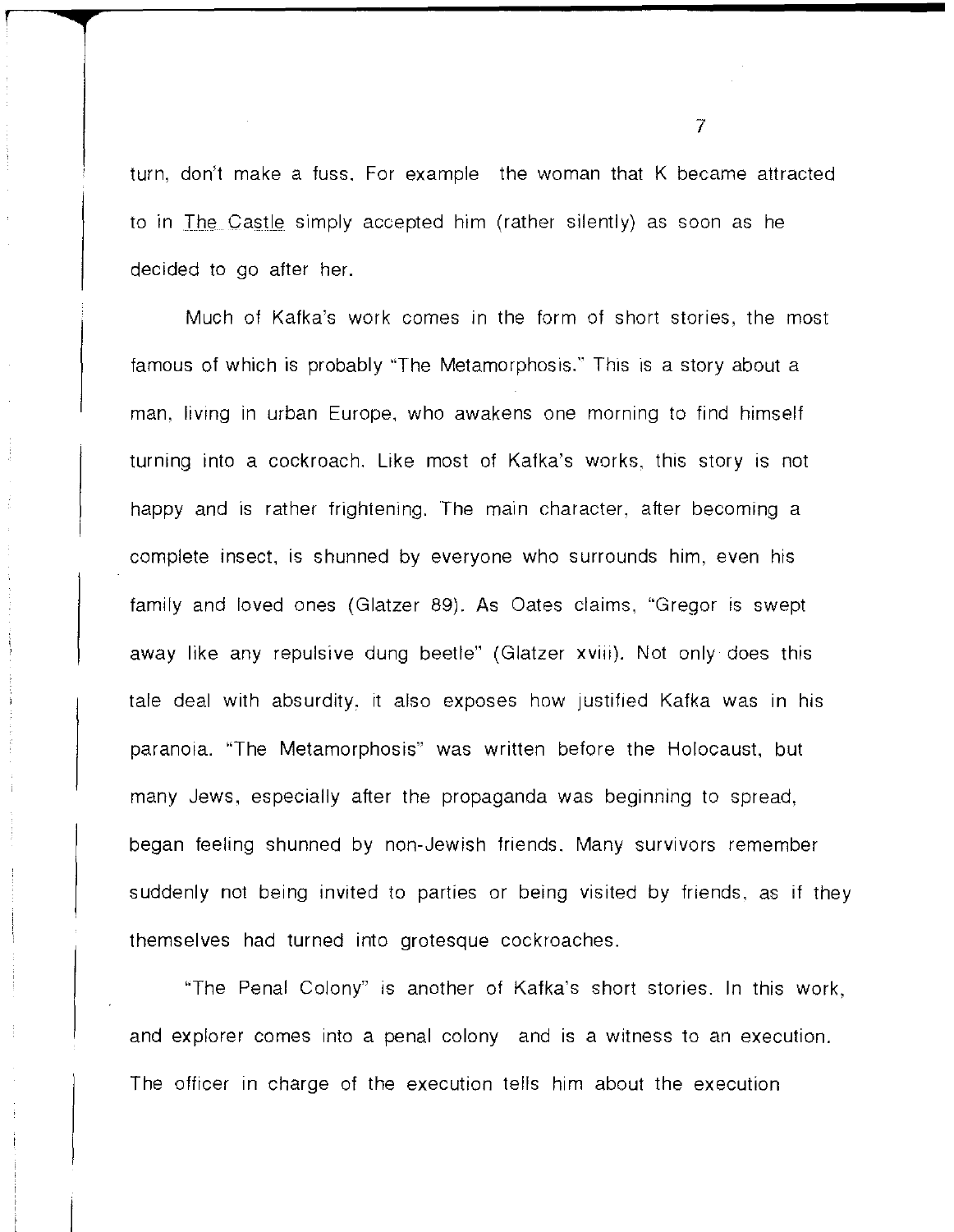machine, which he himself designed for maximum brutality. With needles, this contraption slowly inscribes the name of the crime committed into the skin of the criminal until the criminal slowly bleeds to death over forty hours or so. The explorer, who comes from the West, is horrified. The officer who is so proud of this machine is angered by the fact that his superiors and the rest of the community do not like his machine. He tries to convince the explorer to talk with his Commandant and encourages him to use the machine. When the explorer refuses, the officer pulls the present prisoner from the machine and gets in it himself. Unfortunately, the machine. which is always breaking, breaks again and stabs him In the head, not giving him a slow death as it was designed to do. (Glatzer 140).

**1** 

One of the obvious themes of this story is the absurdity of it all. Not only did this inhumane officer exist (which, as Kafka knew, was not such an absurd idea, for Germany was filled with them) and spend days designing this cruel machine, but the machine itself keeps on breaking, like a cheap car part. For Kafka, this story is almost a happy story, for the evil officer dies in the end. Yet there is a twist: the machine broke so the officer will not receive a slow and terrible death like all of his victims.

""The Judgement", another short story, is about a merchant who writes to his friend in Russia, letting a few white lies spill about his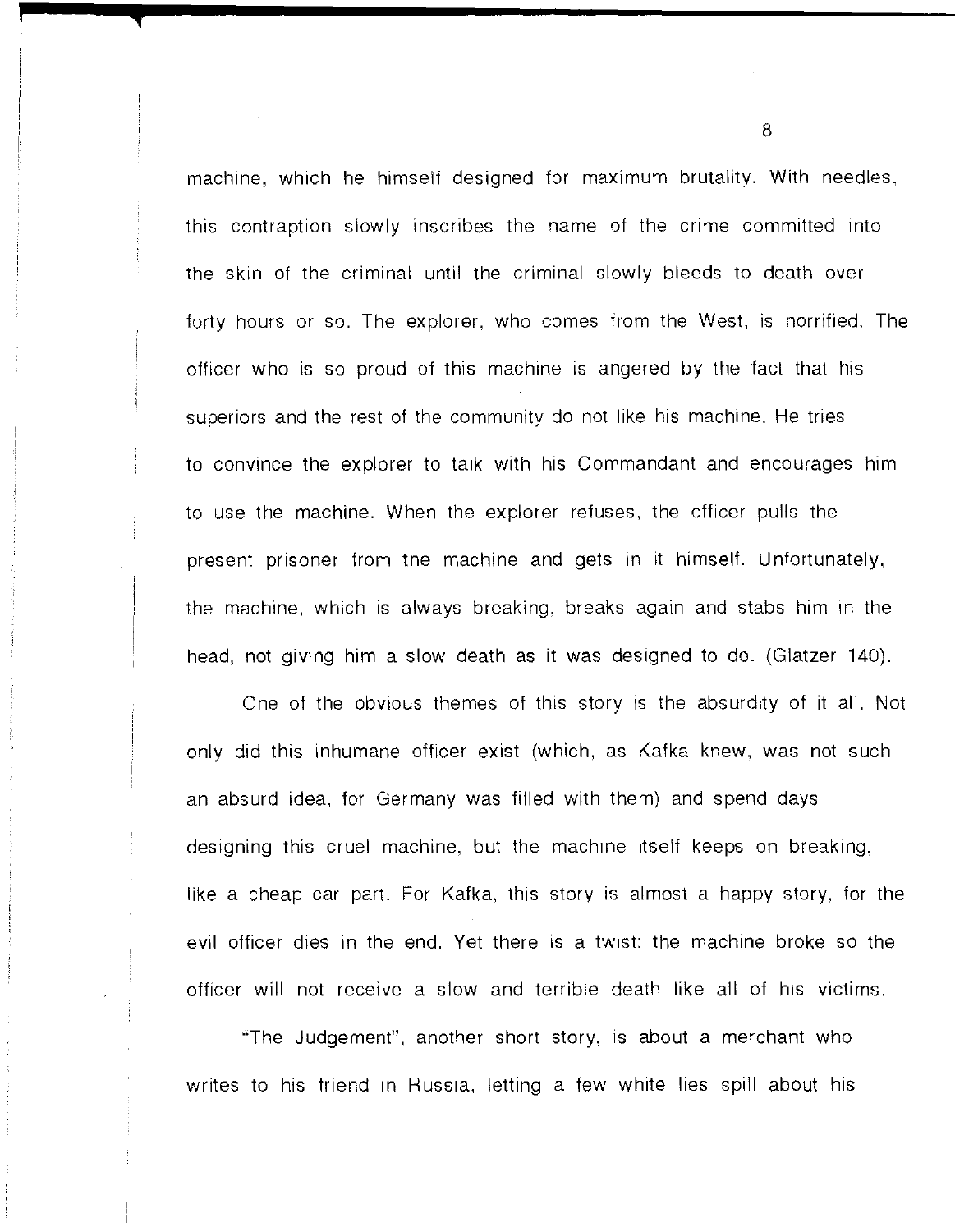upcoming marriage. The merchant then goes to his father to get advice about inviting his friend to the wedding. This is the first time that the merchant had mentioned anything about his Russian friend to his father. Much to his surprise, his father claims that he has known all along that he had been writing to his Russian friend and that he, too, (the father) has been writing to him and telling him things, not just little white lies. The father then sentences him to death (Glatzer 77).

r **q** 

This story is foggy and abstract, and like much of Kafka's works, the theme revolves around absurdity and the Gothic. There are also religious elements rarely seen, such as the all-knowing and unforgiving father.

Kafka's "The Refusal" is about a little town run by a bureaucracy. The highest official is the tax collector. He has the rank of a colonel. One day, some people of the lower class came to the tax collector to ask for funds for the rebuilding of their quarter which was burned down. The narrator's father was one who went to ask. There were soldiers everywhere around the tax collector's office, and these soldiers caused much discomfort and paranoia, although no one knew exactly why. Everyone was really nervous and found it hard to speak when the time came to request aid. They requested it, and then bowed down for a long time, and then the tax collector refused them. The crowd was so relieved that it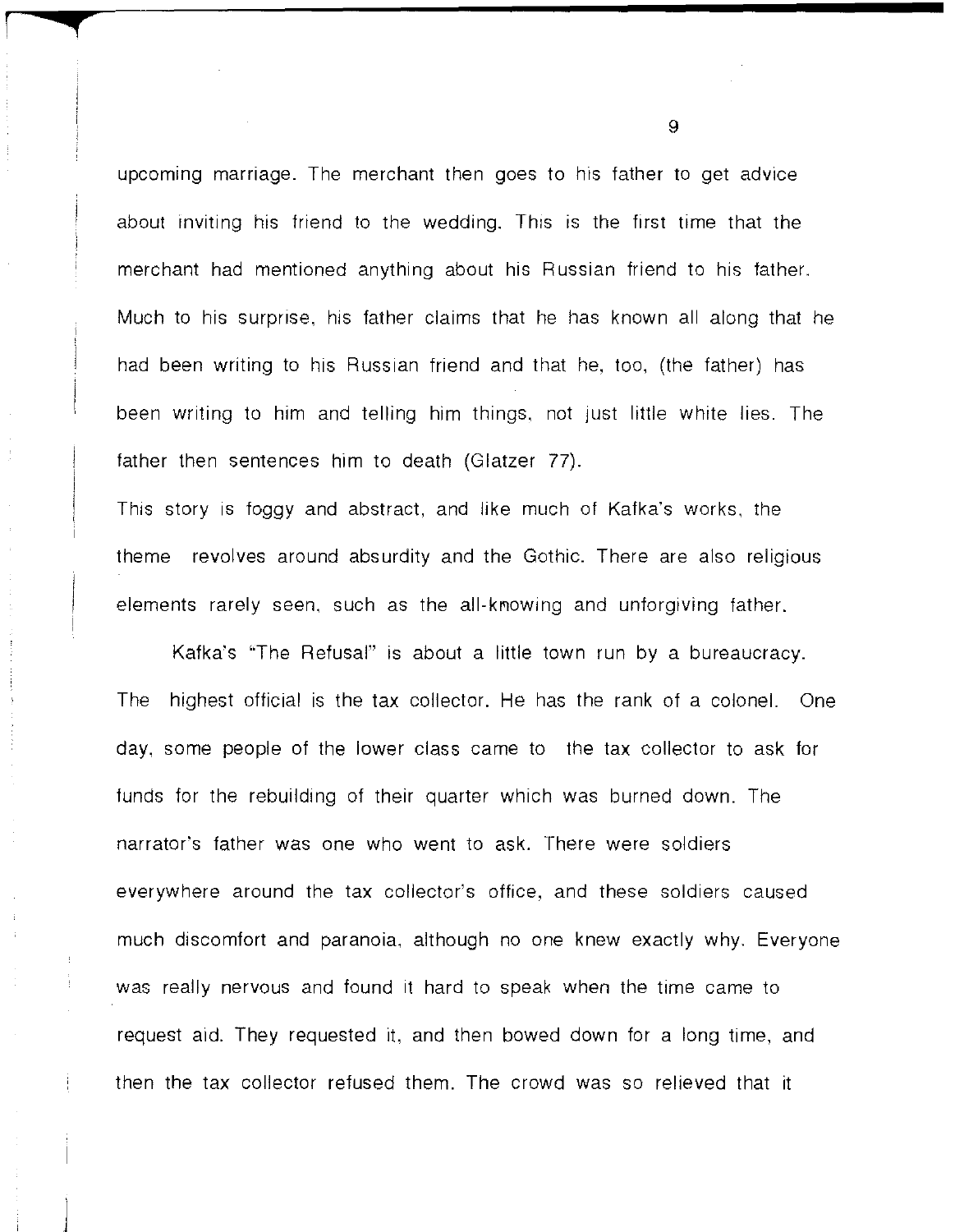was finally over. This is the way that it always was. They knew that they were going to get refused, but they went through with it anyway (Glatzer 263).

**i** 

This story has many very Kafkaesque themes. First of all, there is an **\*** urban and military environment. which Kafka was used to. The towns' people are dealing with an impossible and impassible Bureaucracy. which is absurd to say the least. There is social injustice that is openly acknowledged and ignored by the crowd, and because of society's stupidity, the idea that "that is the way that it always is" turns into the idea that "'that is the way that it should be." The crowd went through with the request, knowing fully well that they would be refused, and this again touches upon the idea of man as a helpless creature in an unsympathetic universe.

"A Country Doctor" is a very Gothic and foggy story. There is a country doctor who has an emergency that he has to get to. There is also a great snowstorm at this time. He finds horses from a man that takes his servant girl in exchange, but the doctor doesn't want to lose the servant girl: he is affectionate towards her. After what seems like a second. he gets to the patient's house. and the sky is suddenly clear. In the house there is a young boy that is sick. He checks the boy out and finds nothing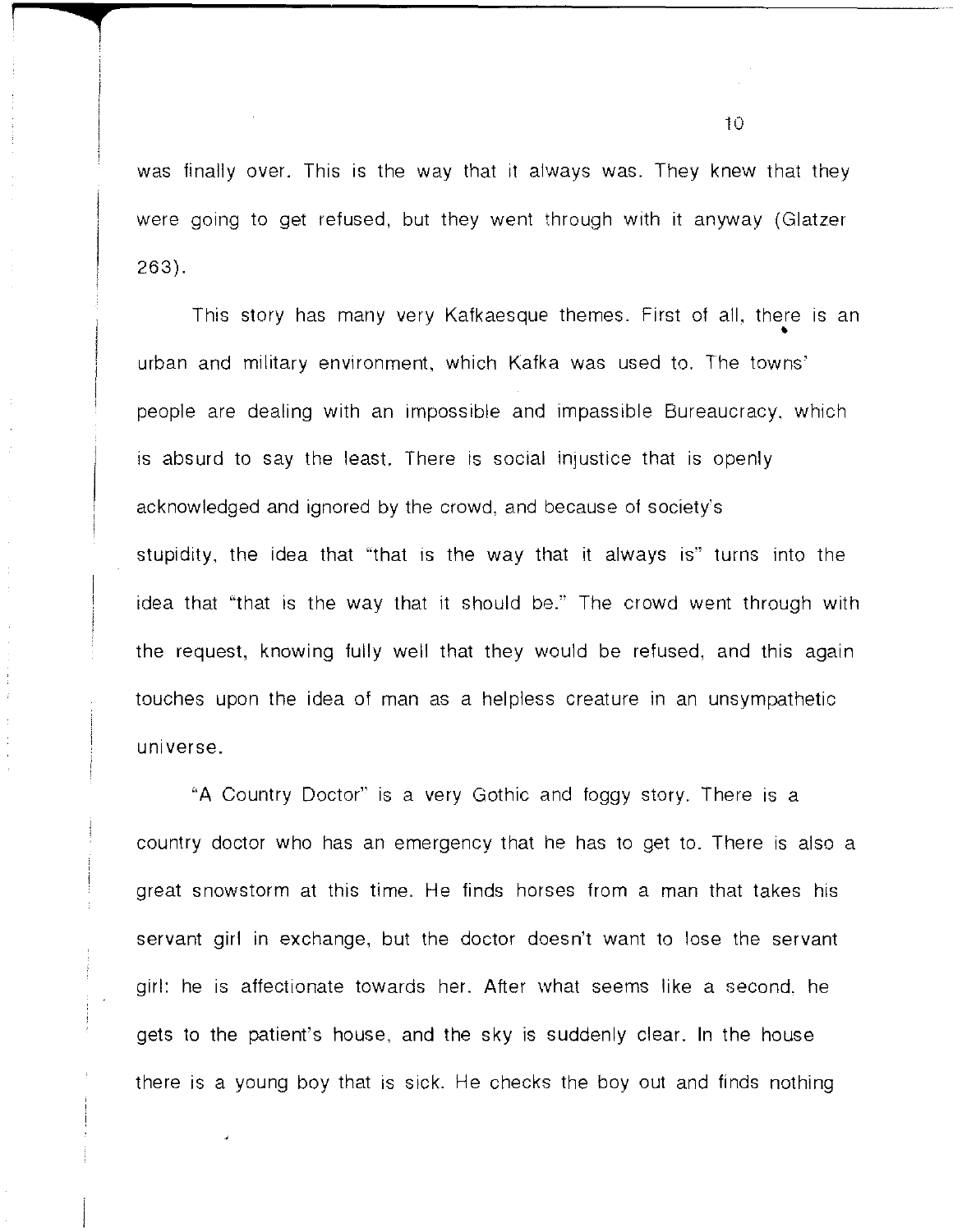wrong. The horses whinny at him as if they are knowledgeable spirits, so the doctor gets up to go home. Then he checks the patient again. This time he finds a grotesque wound in his side With worms crawling around in it. The boy wants to die. Then the boy's family strips the doctor and makes him lie by the boy. He runs to the horses and escapes, realizing that he will never see Rose, his servant girl, again (Glatzer 220).

-----------------------

There is something very important in this story that is very characteristic of Kafka: often the characters are in nightmaric situations in which they want to act in some way but are silently stopped from doing so. The doctor didn't want to trade his servant girl for the horses, but he does so anyway, thinking all the while that he does not want to do it. It is much like a dream in which one want to scream but nothing comes out of the mouth. Like many of Kafka's works, this one is abstract, unjust, unclear and tragic.

The Castle, a novel by Kafka, is about a young man referred to as K. K comes to a village and claims to be the Land Surveyor. Above the village stand a bunch of shacks that are referred to as the castle. All the villagers have great respect for the castle, for it is in charge of the village and anyone in the castle is thought of as superior to anyone else. But those who run the castle are never seen and neither are any results of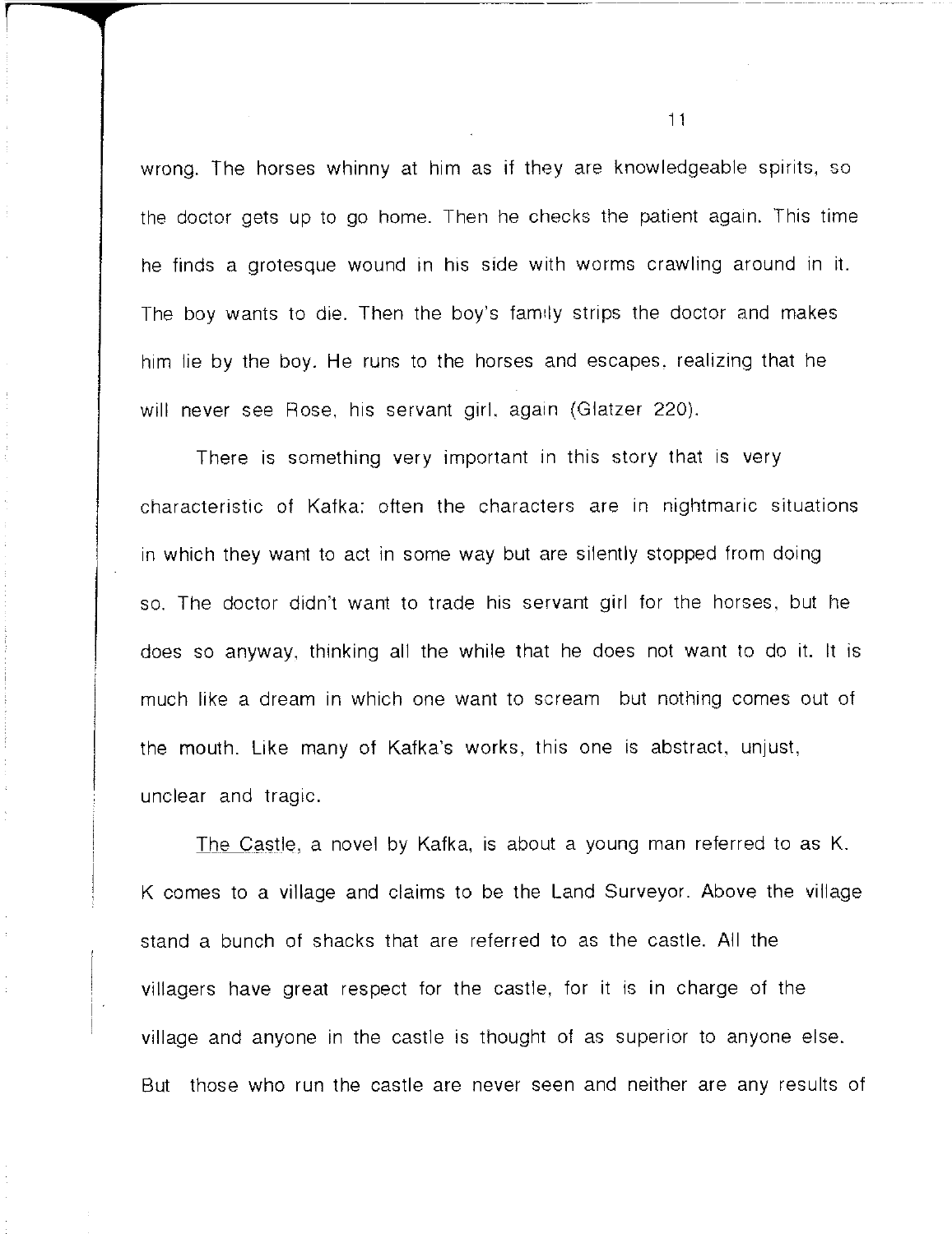k. K tries desperately to get permission to begin working, but his s and needs are somehow always lost in the extremely zed bureaucracy, and he spends all his days trying to untangle the paperwork and mediocrity. As Oates says, "the great conceit of Ie is, simply and horribly, that one cannot get into the castle" xix). Amazingly, no one else seems to find anything wrong. the Castle is a nightmare of the ordinary. It terrifies, but there is ence, grotesqueness or supernatural elements. There is consistent ass to seemingly important background events. The actions of are inconsistent. Everything seems to be drenched with a fog of the What adds to the oddness is that no villager, with the exception of :eems to be aware that there is anything wrong. They go on with :Iosed in, medieval lives .

**r-r** -----c--------------

h

The bureaucracy of the castle is another element that contributes to !rangeness of the environment. To the villagers, the term 'castle' as godlike ideas. The castle is the law, it is superior, and anyone .ted with it is deemed superior in every way. It is not a matter of a of superiority (such as intellectual or social superiority), rather, it rnatter of pure, unquestioned human superiority. The villagers have ys believed this. They seem to be completely brainwashed and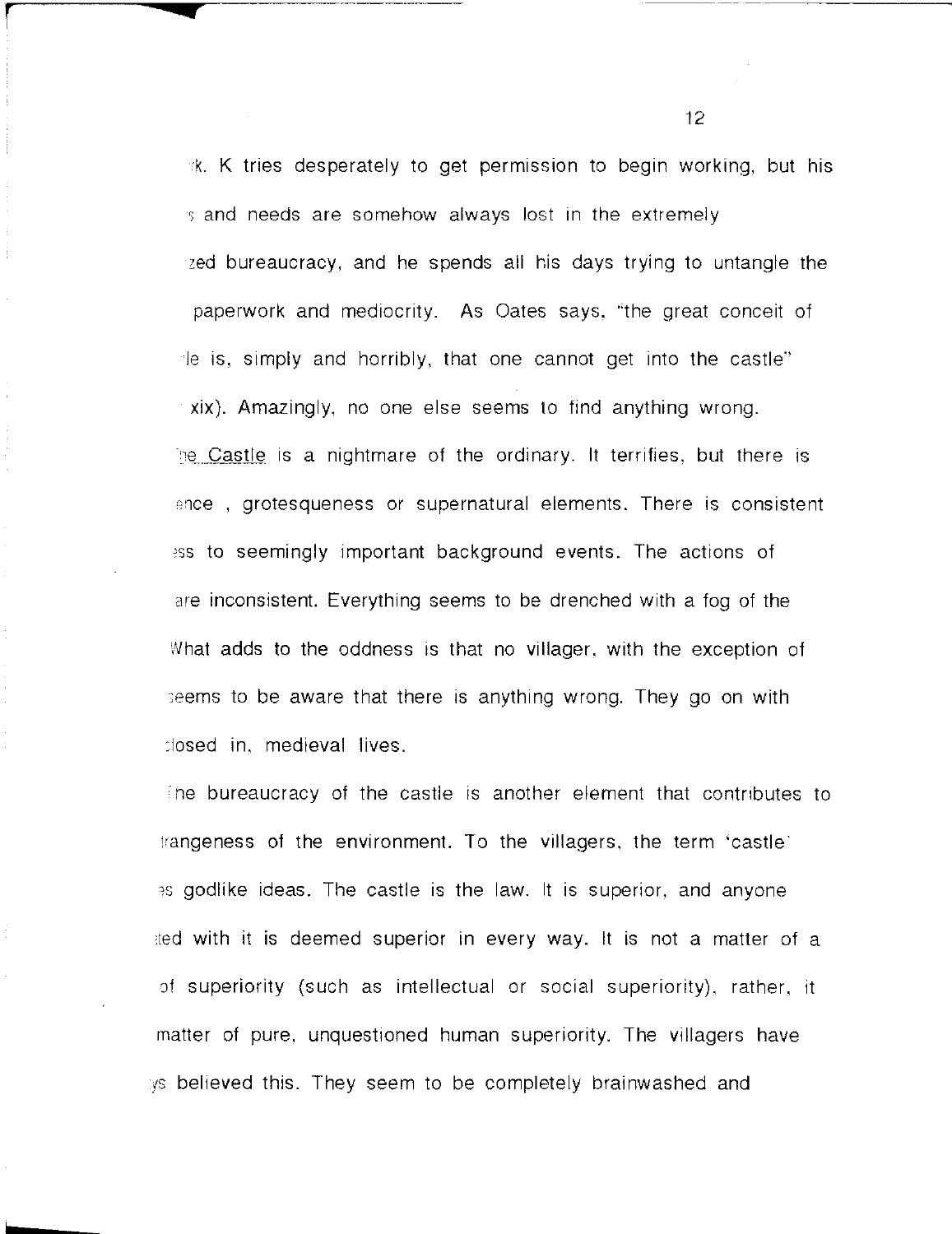) of this they don't seem to mind the fact that the bureaucracy that tastle doesn't ever accomplish anything. There is no communication h any of the sections of the bureaucracy. More importantly, it It matter if anything did get accomplished, because it doesn't seem ;od himself could change the oddness of the environment. As the jevelops, it becomes unclear whether the castle even exists. It : look like a castle, doesn't do anything and the people who run it ,ver seen. Perhaps this is another statement about the absurdity that nds human beings.

**r**  $\overline{\phantom{a}}$ 

A potent paranoia is also felt throughout the book. It is unclear if it paranoia of K or the reader. The background is always blurry. There ways things going on around K that he cannot see. People do things sistently, as if they are guilty of something, as if they have an  $ir$  motive that K is purposefully being kept away from. What makes ise is that K never does anything about it. He is always helpless, ) yet paralyzed.

The works of Kazantzakis, however, differ greatly. Unlike Kafka's lero, Kazantzakis' main characters are so heroic they could be (and . been) considered superhuman. Alexis, Michales and Jesus are getic and spirited men who enjoy the fresh life of sunshine and open

 $13<sup>°</sup>$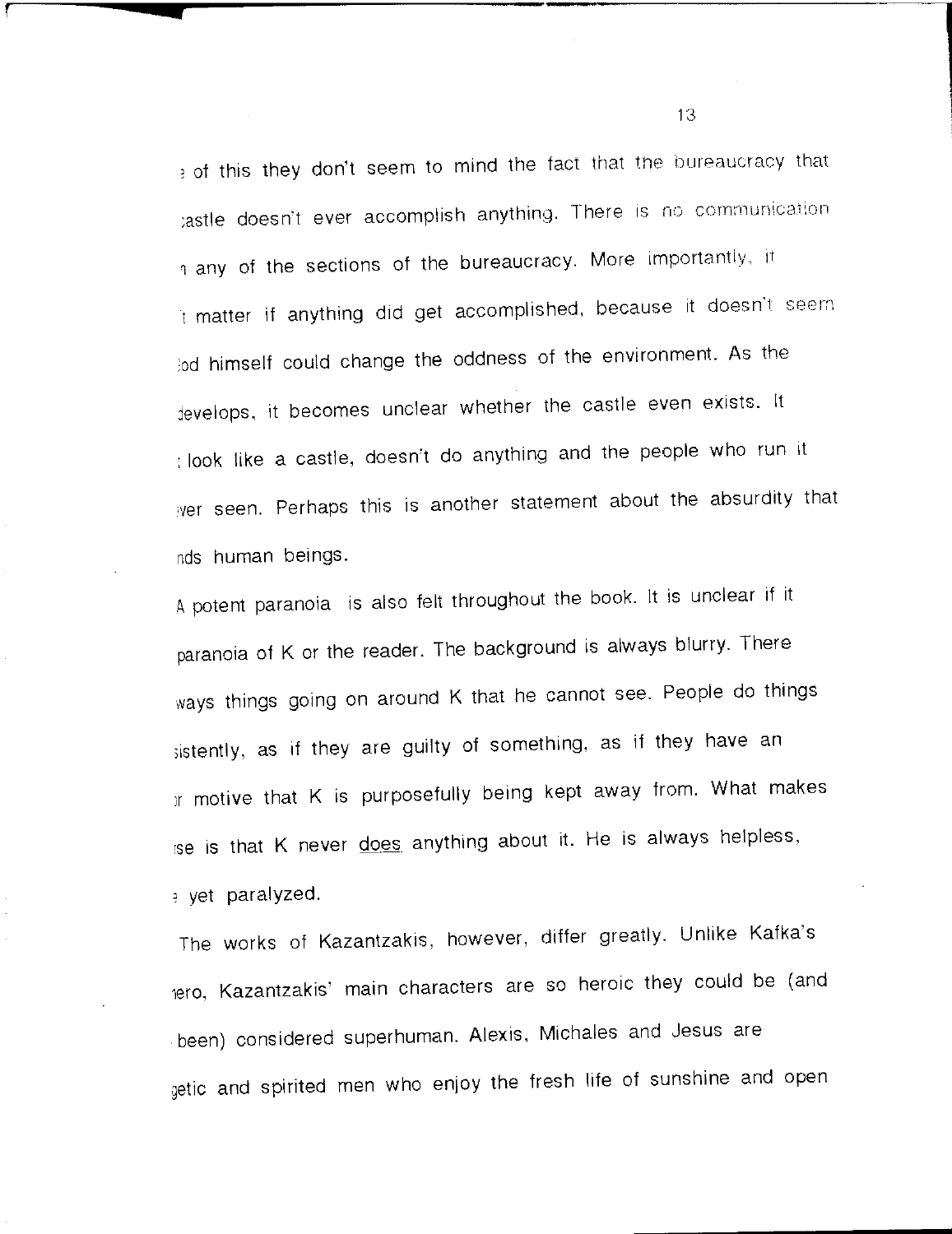space. They are brave and bigger than life. Kazantzakis also treats women differently in his works than Kafka. He tends to spend more time on his women. Zorba, of course. had much passion for womankind. He very much appreciated their existence, and Kazantzakis develops the female characters in much more detail. Although the old-world view of women comes through clearly in Zorba, there is a beautiful humanity that is acknowledged and also comes through.

**4** 

The element of joy that is found with Kazantzakis and not with Kafka is partially due to the difference in lifestyle between the two authors. As was stated earlier, Kafka was a Jew in anti-semitic Europe living in an urban, hostile environment. Although there was much turbulence in Greece, Kazantzakis always felt that Greece was his home. He was not an outsider being shunned (and persecuted) by the dominant community. He also had the Mediterranean sunshine and the Greek countryside to enjoy, which is spiritually therapeutic. Kafka did not have this.

Kazantzakis' three works, Zorba the Greek, Freedom or Death, and The Last Temptation of Christ can be seen as a trilogy, each one, in order, showing steps in man's journey through adulthood and to the eternal. Zorba the Greek is a novel about the great individual. Freedom or Death is about a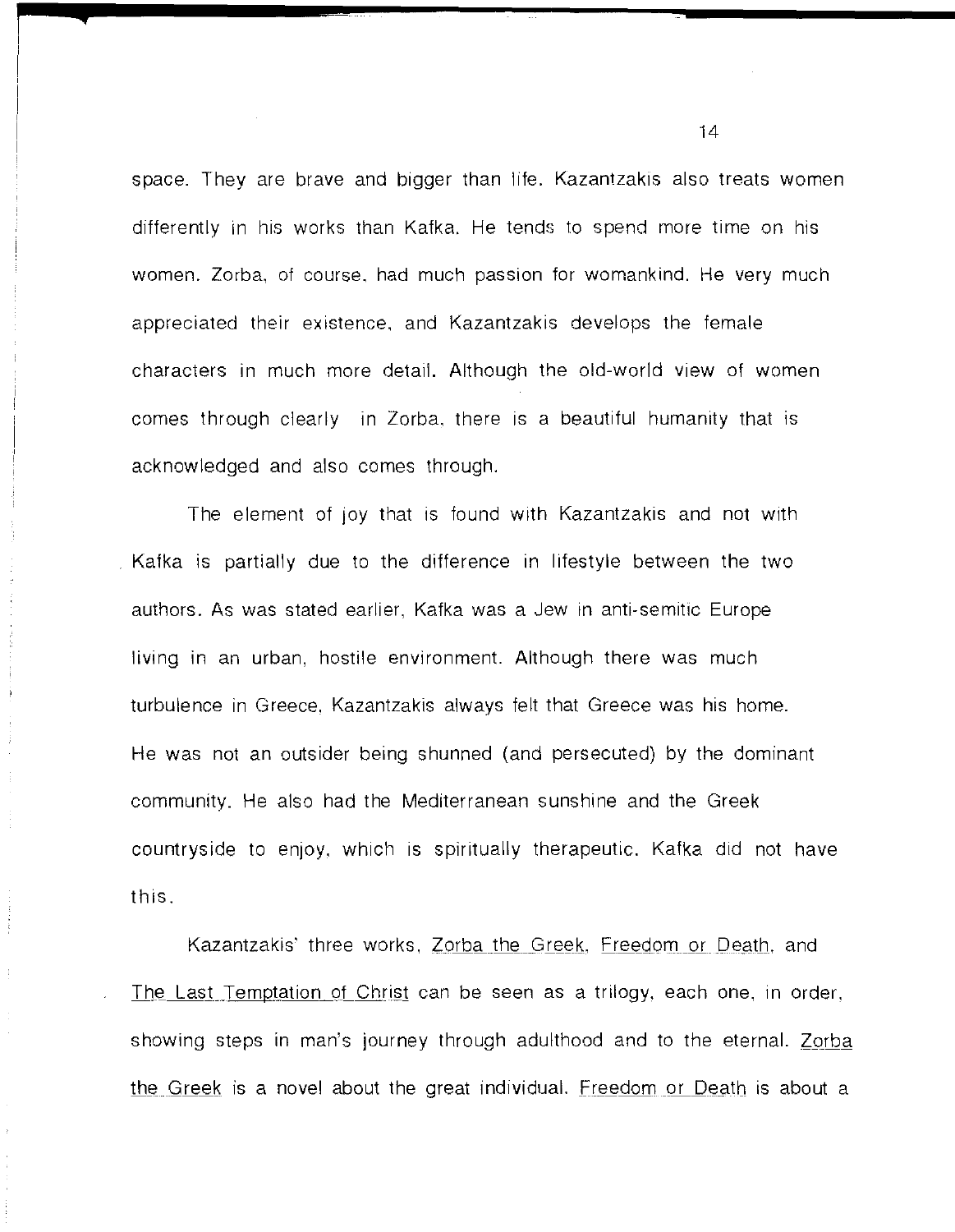great patriot; about belonging and loyalty to one's community. The Last Temptation of Christ is a novel that is about more than the life of Jesus. It is a story about man reaching toward God, reaching toward the eternal. Through these three works, Kazantzakis is exposing a certain pattern in which man develops. First, the individuality of man must arise, as Zorba exemplifies. Then, man must become a meaningful part of his community, for unprotected and isolated, man dies (if not of the wilderness, then of loneliness). This is a big part of Freedom or Death. The third step, as shown in The Last Temptation of Christ, involves attaining some form of the eternal, or immortality, going beyond one's self and one's own. Like Kafka, Kazantzakis was an existentialist. But unlike Kafka, there is a rich element of joy in all of Kazantzakis' work, especially Zorba the Greek. This is the difference in reactions to existentialist views

r **<sup>q</sup>**

between Kafka and Kazantzakis. While Kafka is disturbed and depressed by and unsympathetic universe, Kazantzakis is delighted by its mystery. The mystery of the supernatural is found very much in the natural world for Kazantzakis

Zorba the Greek is a story about a wonderful Macedonian man who fully appreciates every second of every day and all the millions of miracles that surround him. He has a passion for everything, from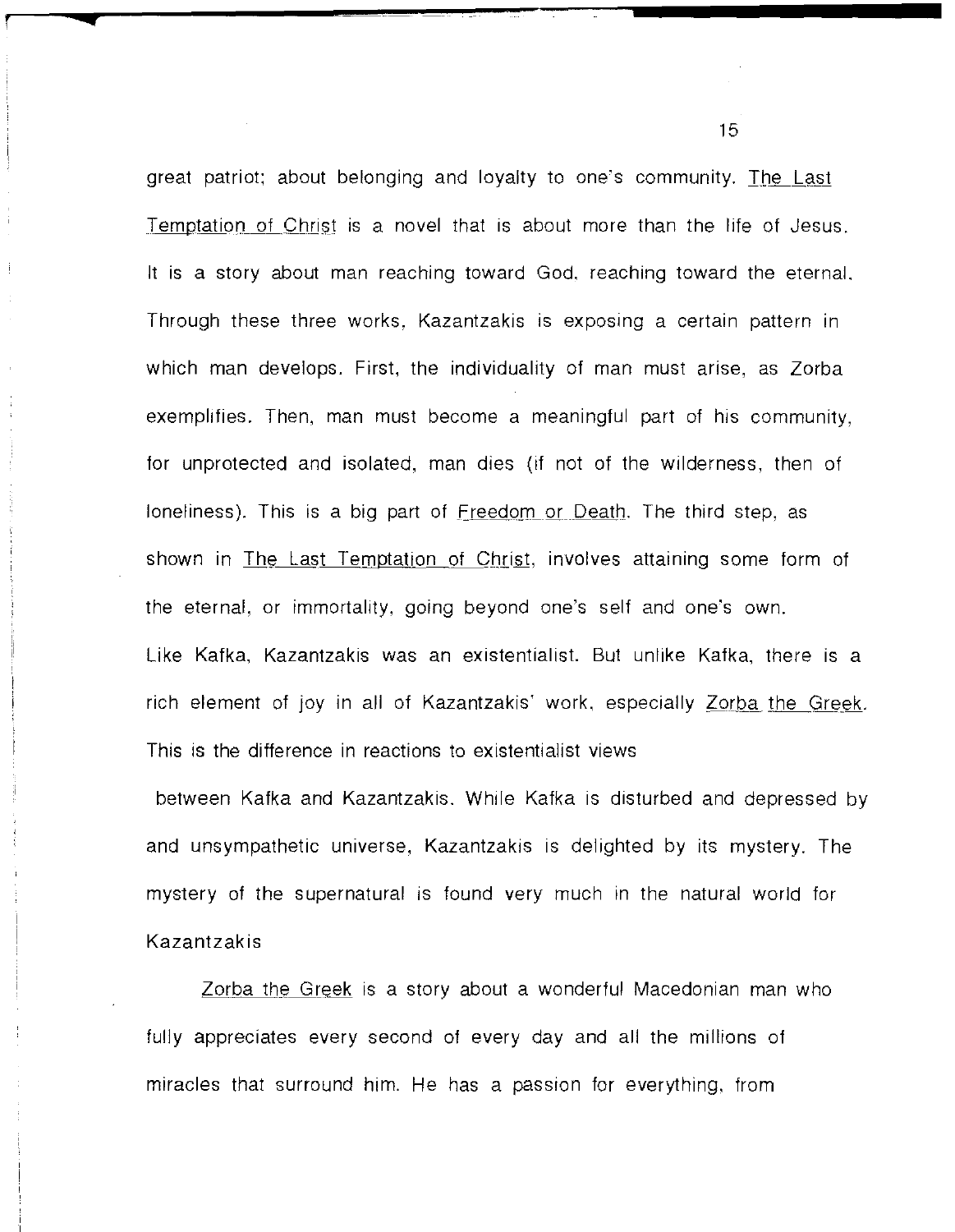expressing himself by dancing to silence to looking at the sea. He doesn't know of a God that exists or a truth that exists, but he has an unending passion for plain existence. He especially appreciates the existence of womankind. There is an old, saggy widow that Zorba becomes involved with. He has such appreciation for her that through his eyes, she is a wonderful young sprite. For the most part, he treats her like a princess, and this, of course, brings great joy to her. Here Zorba talks to the narrator about her:

"I saw her close too, boss. She's got a beauty spot on her cheek that's enough to send you crazy. Another of those mysteries-beauty spots on women's cheeks!"(Kazantzakis 125)

Zorba did not believe in God, but when forced to think about **it.** he created a modern, existential. mortal sort of God:

"God enjoys himself, kills, commits injustice, makes love, works, likes impossible things, just the same as I do. He eats what he pleases; takes the woman he chooses. If you see a lovely woman going by, as fresh as clear water, your heart leaps at the sight. Suddenly the ground opens and she disappears. Where does she go? Who takes her? If she's a good woman, they say "God has taken her.' If she is a harlot, they say: "the devil has carried her off.' But, boss, I've said before, and I say it again, God and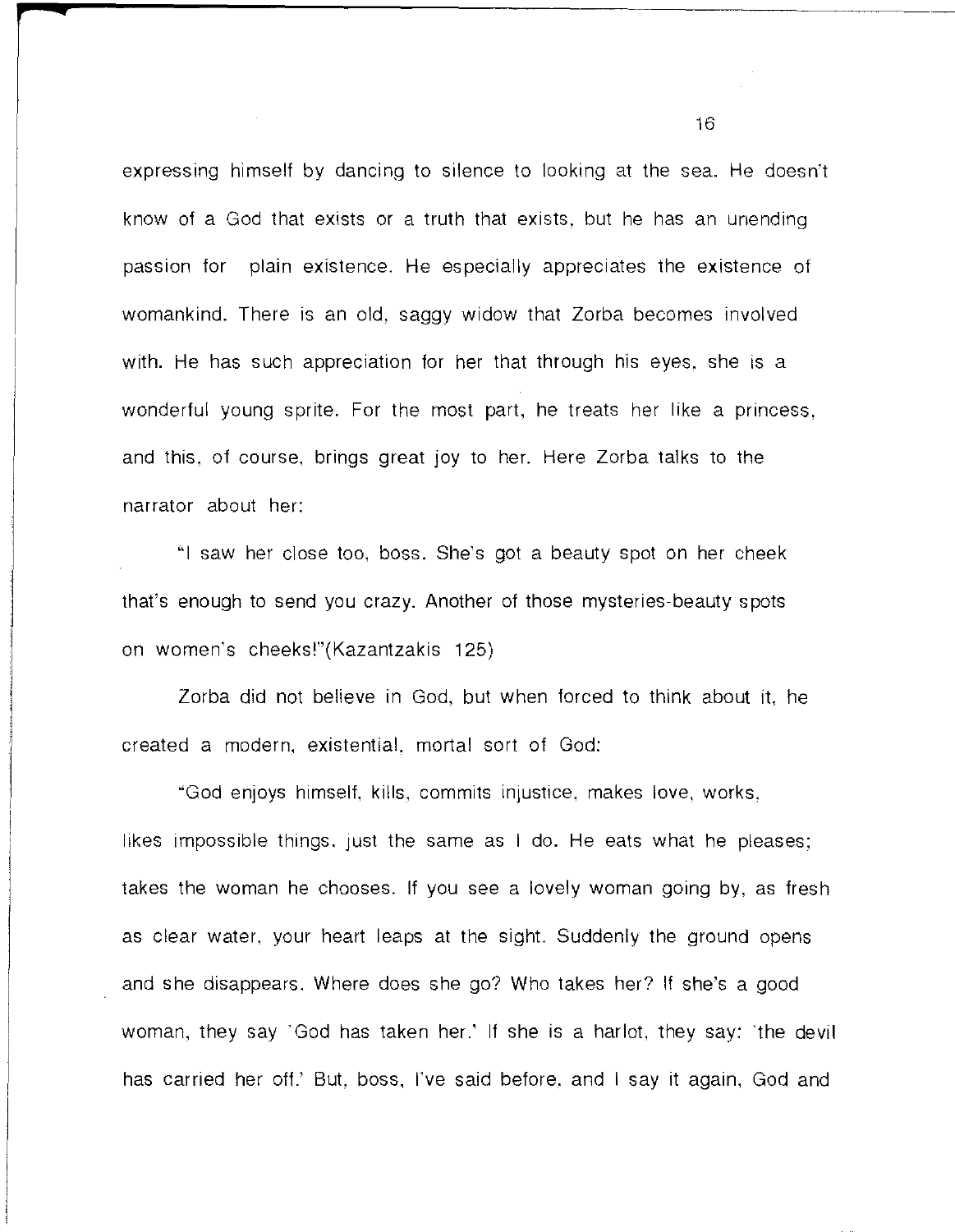the devil are one and the same thing!" (Kazantzakis 235) Zorba's life is not divided by dualistic, Socratic thoughts.

**r** 

**..** 

Freedom or Death is a novel that deals with the Turkish rule over Greece and Crete before the revolution. Captain Michales. like Zorba, has superhuman characteristics, but unlike Zorba, his forte is not in his individuality but rather in his loyalty to his country and his hatred of the Turkish rule. This novel does not have as many existential aspects to explore like Zorba the Greek, but it is existentialist in that there doesn't seem to be much hope for the Greeks when the Turkish ruled. Hundreds of thousands were brutally slaughtered in unimaginable ways and in a seemingly unsympathetic universe. Captain Michales did not have it easy. It is his fantastical strength and bravery that brings joy and wonder to this story as he transcends the realities that prevent the Cretan people from being free from the Turkish rule:

"When Crete is set free, he sometimes thought. my heart too will be free.... His blood came in waves, his brain seemed to grow too large, his eyes became bloodshot. Crete rose and fell within him--it was no longer an island, it was a wild beast gazing out to sea. It was the great Gorgon. the sister of Alexander the Great, lamenting and slashing with her fish tail and stirring up the sea. As Captain Michales heard her lament, she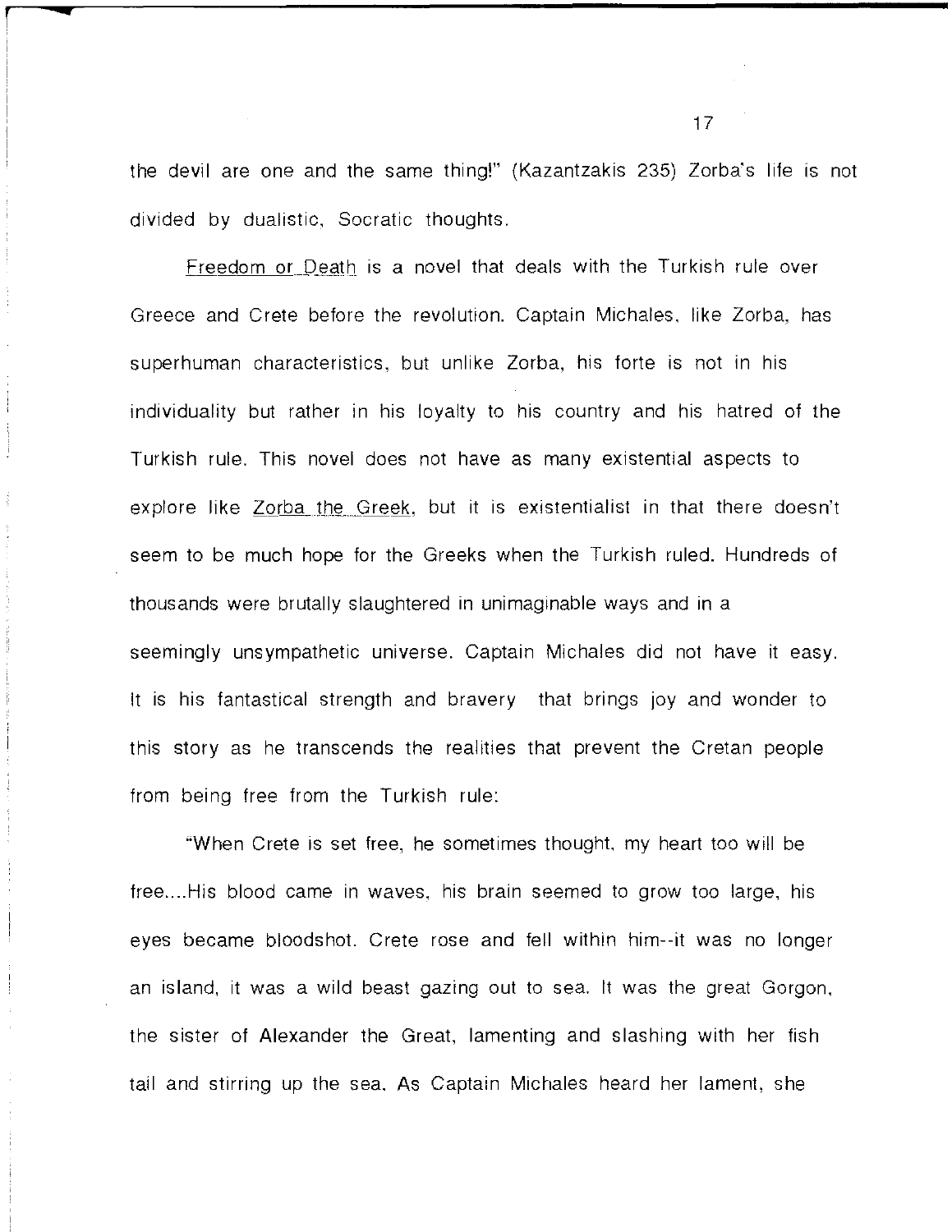again changed her aspect, and a shudder went through his brain. Crete struck root in him like a plane tree and began to feed on his vitals. From its branches there dangled gray-haired, barefoot forefathers; their heads looked bluish and they bit their tongues...." (Kazantzakis II ,83)

**r ....** 

Although The Last Temptation of Christ is about the life of Jesus, it is still a very beautiful work that deals with a seemingly unsympathetic universe. Jesus has God in him, and he knows this, and he struggles with it, coming to terms with the growing consciousness that he is divine. He never asked God to make him part deity, and is angered by God's silence and seeming lack of love and care. What is important to note is that in this novel it is emphasized that Jesus was not only God, he was also man. This is where much of his existential struggle comes in. He knows that he has to die, but he is afraid, just like any man. The earth still looks to him as it looks to everyone else, rugged and harsh. Unlike most men of his time, he had to completely stop himself from ever giving in to temptation, he only dreamt about it. His life was hard. He had duties to fulfill without satisfaction. This can be seen in the following scene that involves Mary and Jesus:

"Today. large black flames were blazing in his eyes. Frightened, she wanted for a moment to ask him. Who are you? but she restrained herself.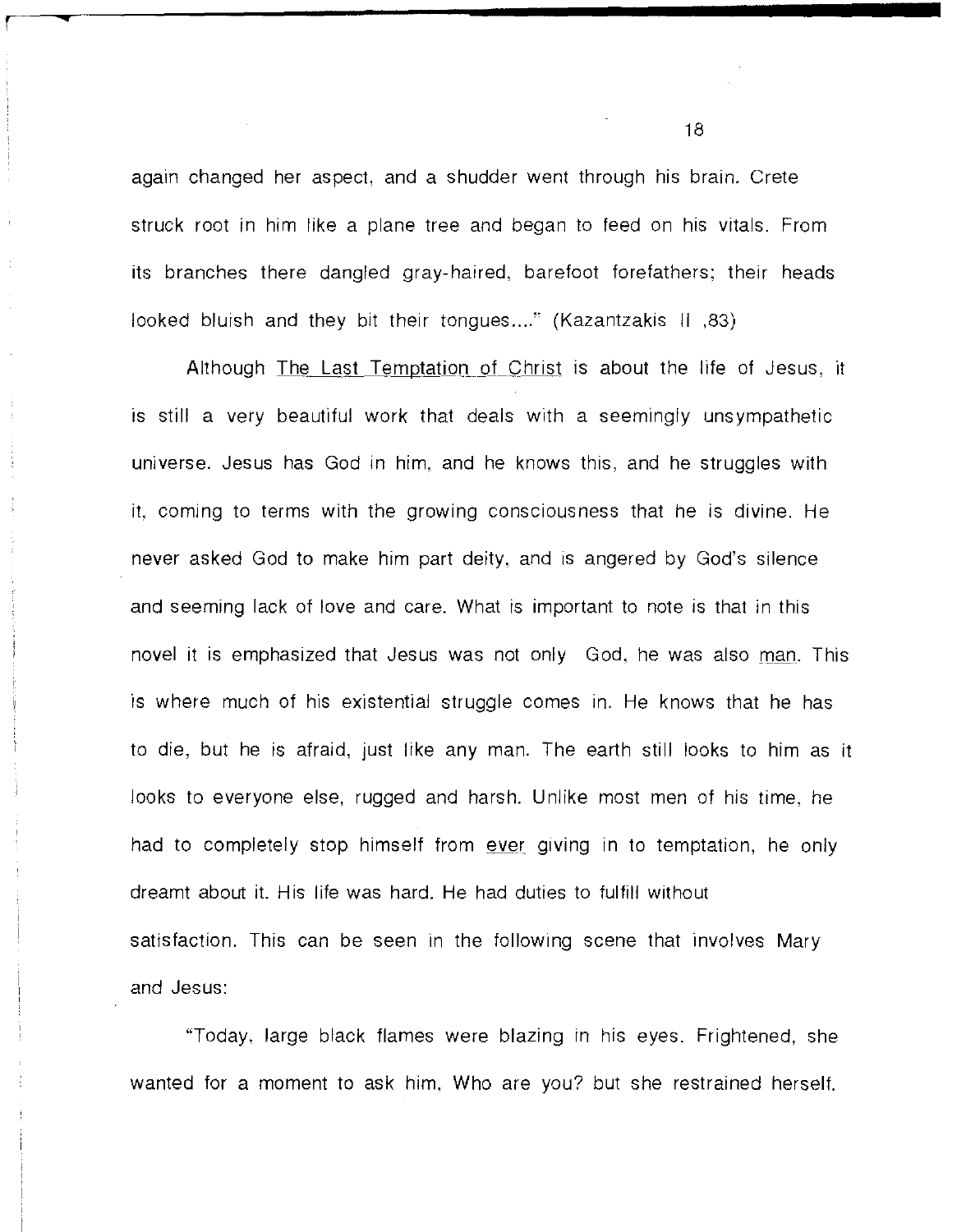Mendelsohn, Kazantzakis Reactions to Existentialism Yasmine and Kafka: Differing

boy!" she said with trembling lips. She remained quiet, waiting to see his grown man was truly her son....He did not turn. Giving a heave, he usted the cross on his back and, walking steadily now. strode out of the se." (Kazantzakis III , 31)

Those who opposed this novel and were so offended by it obviously Id not comprehend this work. It is a very loving look at Jesus. His only the was committed in his head, as a dream. Even the New Testament mits that Jesus was human as well as God. The Last Temptation of **I** ist portrays him as loving and good, yet sad.

: Kafka and Kazantzakis had obviously differing reactions to stential thought. This difference in reaction is probably best summed in Andreas Poulakidas' article "Kazantzakis' Zorba the Greek and ~tzsche's Thus Spake Zarathustra". This difference is referred to as ~ak pessimism" and "strong pessimism." Weak pessimism involves ng pessimistic, that is thinking there is no meaning to life, and cting to that idea pessimistically, like Kafka does by being disturbed depressed by an unsympathetic universe. Strong pessimism involves ng pessimistic, that is thinking there is no meaning to life, and cting to it optimistically , as Zorba does by loving the mysteries of I and not fearing death.